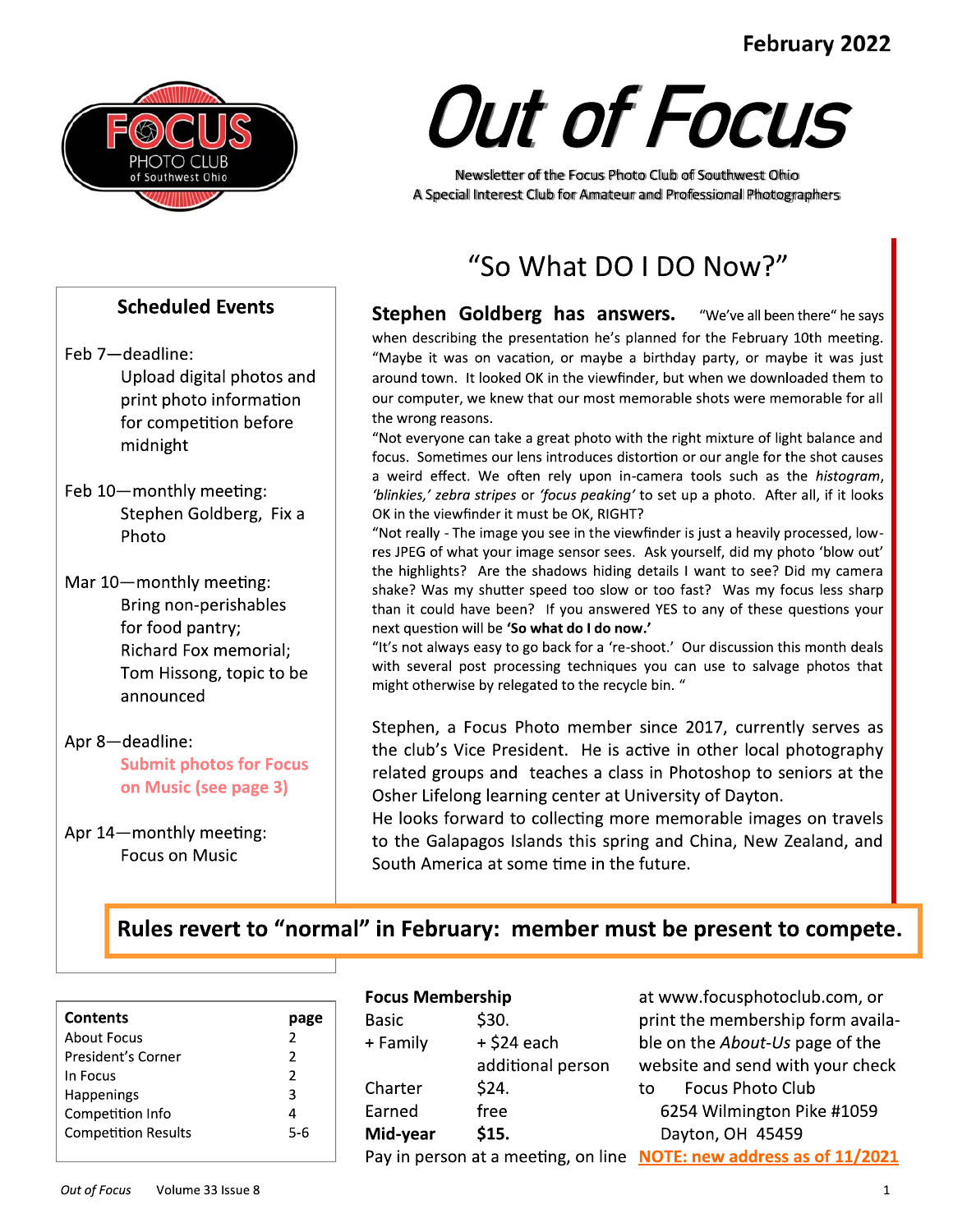Focus Photo Club meets on the 2nd Thursday of the month, July-May, from 6:45-9:00 pm at Central Christian Church, 1200 Forrer Blvd, Kettering, OH. Guests are welcome.

Find Focus Photo Club on the web at https://www.focusphotoclub.com, for rules and regulations, history of competition results, images from the most recent competition and links to some members' personal web pages.

**Check Focus Photo Club on Facebook** for conversations between members, timely reminders, and the latest on group outings.

#### NOTE: new address as of 11/2021

**Send mail to Focus Photo Club** 6254 Wilmington Pike #1059 Dayton, OH 45459

The newsletter, Out of Focus, is published monthly to inform members and friends of Focus Photo Club about club events, club competition, and other photography/photographer items of interest. Distribution is via email. A copy is also posted on www.focusphotoclub.com.

Do you have corrections to or suggestions for the newsletter content? Contact pelliott1@woh.rr.com.

|                          | Executive Board 2021-2022 |
|--------------------------|---------------------------|
| Interim President        | Susan Willin              |
| Vice President           | Stephen Goldberg          |
| Secretary                | Kathy Moore               |
| Treasurer                | Joyce Willis              |
| <b>Competition Chair</b> | Louise Haws               |
| Digital Comp Chair       | Janet Bollinger           |
| Historian                | Julie Lucht               |
| Hospitality Chair        | Pat McCarthy              |
| Membership/PR            | Pat Elliott               |
| Program Chair            |                           |
| Site Liaison             | John Murphy               |
| Webmaster                | Susan Willin              |
| Co-founder               | Nancy Roach (d.)          |
| Co-founder               | Brook Brandewie (d.)      |

#### **President's Corner**

As we continue to roll into a new year, our competitions are in full swing. The transition to adding our print entries to Photo Contest Pro has gone well and has streamlined our process in many positive ways. We continue to see brilliant images within our club and continue to learn from each other. We have many members who are excellent presenters who share their knowledge making us all better photographers and creative editors. For our new members who may still be a little apprehensive about entering images or prints, please don't be. We want to share your excitement and want to learn from you too! And to everyone, no matter what the world throws at us, our club continues to be strong and has risen above the chaos. Our membership is strong and active and together we continue to thrive as a premier photography club!

Susan

#### **In Focus: Amazing Things**

**Scott Young** 

Amazing things happen when we step out of our comfort zone. This point was driven home when I learned how to brew my own beer. After a couple of years of brewing beer that I liked, three other brewers and I created a group and challenged ourselves to brew every style of beer in the BJCP (Beer Judge Certification Program) Guidelines. By doing this, we learned many different techniques that may be specific to a style, but could be used in creative ways to achieve what we were looking for in our own creations. In addition to technique, we also found an appreciation and enjoyment for all styles of Ales and Lagers.

I have played with photography since I was 8 years old. I used my father's camera to do some school work and then got my own 35mm SLR when I was slightly older. The BUG set in deep when I was sitting in our apartment and saw a hot air balloon fly by. I grabbed the camera, said good-bye to my wife and headed out the door chasing this balloon. While I got some descent shots, the balloon landed in a field not too far away giving me a chance to watch the landing, the clean up, and then talk with the pilot/owner. These would be my first photographs sold.

Work and family took priority for many years, as it should. Digital cameras came into play and I got back into photography several years ago as a serious hobby. Outdoor photography has always been

continued on page 3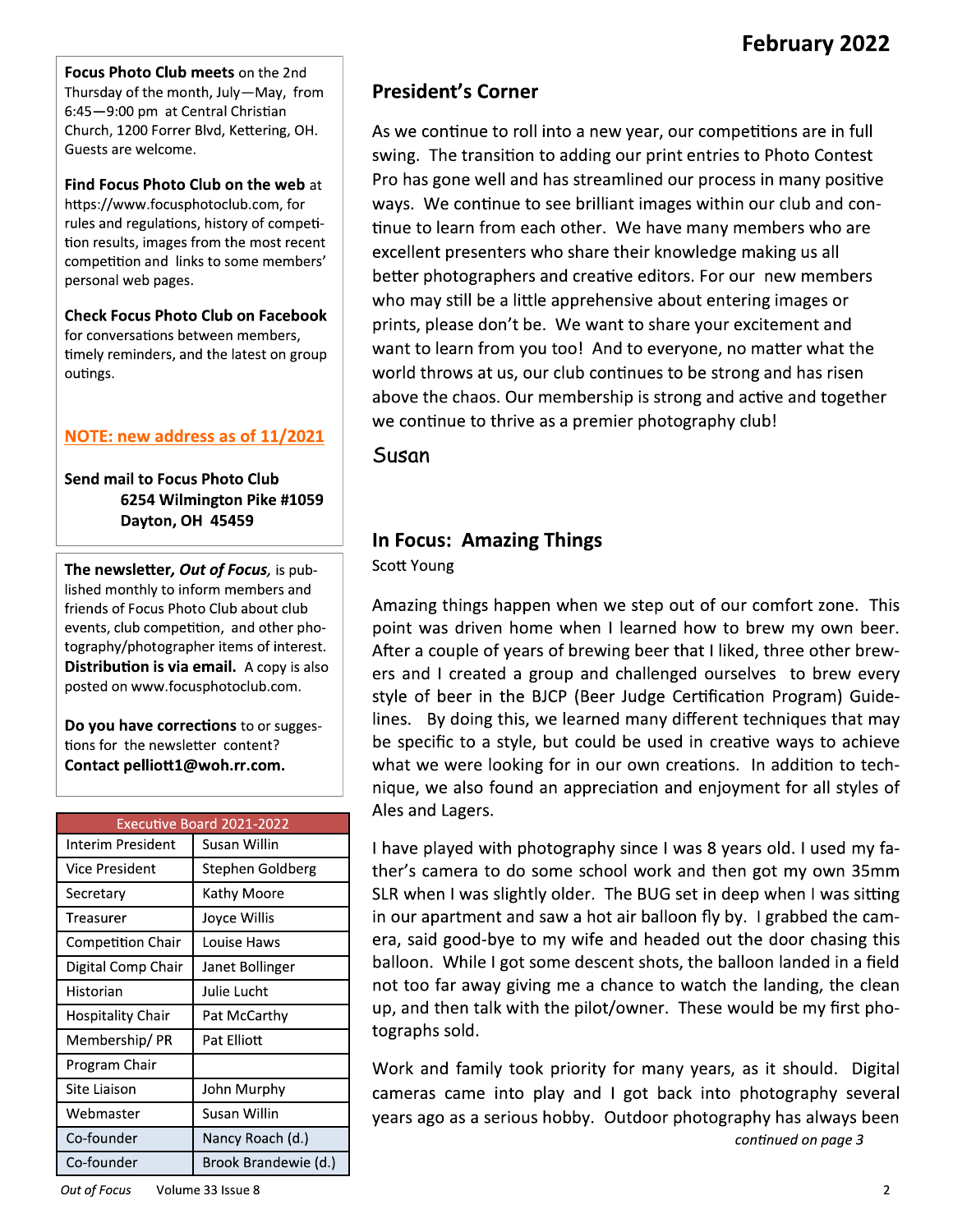#### In Focus: continued from page 2

my thing, and I still love landscape and nature photography. However, I looked for local groups that could give me a challenge similar to brewing. Focus has done just that. The monthly themes and presentations have opened my mind to seeing in a more artistic light. I am finding that the lessons learned are suddenly transforming me into a better photographer and giving me an appreciation/love of genre that I never gave much thought to (still life for example). As crazy as it may sound, I am enjoying the definition, set-up and troubleshooting of studio photography "almost" as much as a wonderful nature excursion. So, yes, it is true. Amazing things happen when we step out of our comfort zone.

In Focus features the thoughts of Focus Photo members on topics related to photography.

In April, our program will be a video, Focus on Music 2022-the play list below illustrated by photos YOU contribute.

If the titles alone don't bring images to mind, check under "Get Ready for the April Program" on the Upcoming Events page on the website, www.focusphotoclub.com/upcoming-events. Click on the titles to download lyrics; click on the adjacent links to hear recordings of the songs.

Give your imagination free reign, especially when you're deciding what the Addams Family members look like. Are there Focus folks among that crowd?

Send photos in jpg format to Louise Haws at wtchymlh@gmail.com before April 8th. Sooner is better. There is no limit to how many. Be sure to identify yourself and the song the photo is related to in your message.

- 1. The Addams Family
- 2. Animal Song
- 3. I Believe
- 4. Birds and the Bees
- 5. Country Roads
- 6. Marshmallow World 7. In the Ghetto
- 
- 8. Here Comes the Sun
- 9. Splish Splash
- 10. Have You Ever Seen the Rain Creedence Clearwater Revival
- 11. What a Wonderful World Louis Armstrong
- 12. God Bless the USA
- Mychael Danna and Jeff Danna
- Savage Garden
- **Frankie Lane** Jewell Akens
- 
- John Denver
- **Tony Russo**
- **Elvis Presley**
- **Beattles**
- 
- **Bobby Darin** 
	- **Various Artists**

Take Away from Stan Rohrer's January meeting presentation, 'Varying Depth of Field: How and Why':

Depth of field, how much of your subject, from front to back, is in focus, is determined by your aperture setting. Large aperture opening such as  $f/2.8 =$ shallow depth of field. Small aperture opening such as  $f/16$  = deep depth of field. There is no "right" depth of field. There IS a particular depth of field which results in the image you envisioned when you clicked the shutter.

See Stan's slides and notes from the presentation at www.focusphotoclub.com on the **Educational Tutorial page.** 

#### **NOTE:**

On the website, www.focusphotoclub.com, on the **Competition** page:

Labels for the back of prints that can be down loaded for printing/ completing at home before the meeting.

Links to PhotoContest Pro "How To" and to the upload utility itself.

A link to the competition rules.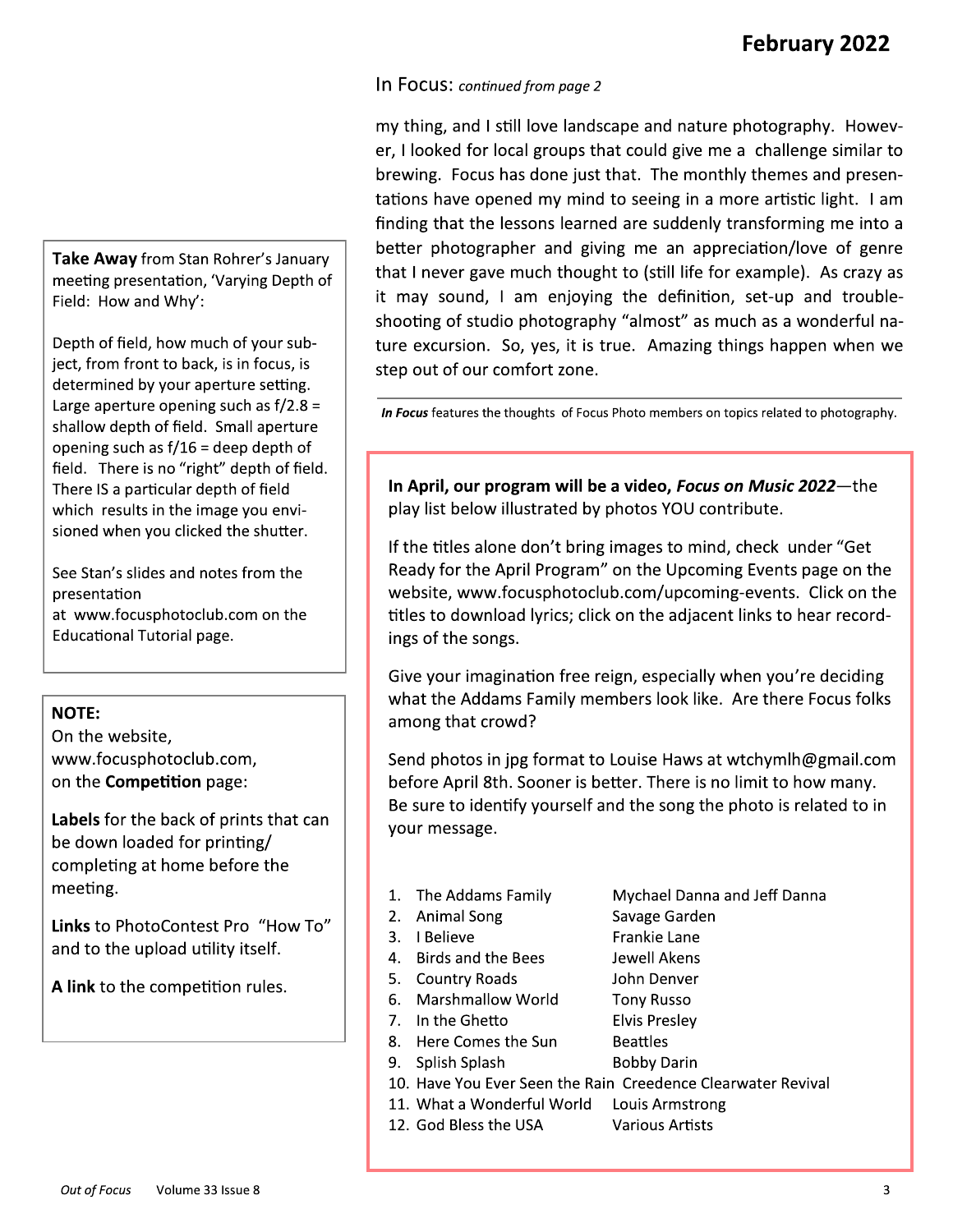#### **Competition Themes**

#### 2021

| Jul  | In Camera Abstract         |
|------|----------------------------|
| Aug  | Liquid                     |
| Sep  | Reflection                 |
| Oct  | Dark and Moody             |
| Nov  | Thankful for $\dots$       |
| Dec  | Tis the Season             |
| 2022 |                            |
| Jan  | <b>Shapes and Patterns</b> |
| Feb  | <b>Backlighting</b>        |
| Mar  | Green                      |
| Apr  | <b>Color Explosion</b>     |
| Mav  | In Bloom                   |

**Focus Photo holds a monthly photo competition** for printed images and projected digital images. The optional competition theme for the month adds a challenge, or maybe an incentive, for the photographers. 1st, 2nd, 3rd, and Honorable Mention places are recognized in each category. Points based on placement level are accumulated towards End-of-Year awards.

"Winning" aside, we all benefit from seeing each others' work. Participation is a great opportunity for honing technique, stepping outside of usual subject arena, building a critical eye.

A qualified member (dues must have been paid in advance, the member must be present at the meeting\*) may enter up to 4 photos per month but no more than 2 per category.

|                                   | <b>Competition Categories</b> |   |           |       |
|-----------------------------------|-------------------------------|---|-----------|-------|
|                                   | Printed                       |   | Projected |       |
|                                   | Theme<br>Open                 |   | Open      | Theme |
| <b>Color Standard</b>             | X                             | x | X         | X     |
| Color<br><b>Unlimited Editing</b> | X                             | X | X         | X     |
| Monochrome Un-<br>limited Editing | x                             |   | X         |       |

All entries must be uploaded/registered by 11:59 pm on the Monday prior to the monthly meeting. Print entries must arrive at the meeting no later than 7:15.

\* A member may compete one time per year without being present. See complete rules on the Competition page of the website, www.focusphotoclub.com.

#### **Print Registration Process**

In order to standardize and simplify the management of competition entries, as of December 2021, all entries must be pre-registered through PhotoContest Pro (PCP), the app that's also used for digital entries. Nothing has changed for digital entries. Print entries are still judged from the actual prints.

#### In particular, note:

- A digital copy\* of the print image must be uploaded to PCP\*\* before midnight of the Monday before the meeting. The uploaded copy must be given the same title that will be used to refer to the actual printed image.

- PCP will use the resulting information - photographer, title, contest category - to produce a list with entry numbers for each category.

- Upon arrival at the meeting, the photographer will check off their entry on the list and record

the entry number on the back of their print.

- Following judging, when winners are announced, the uploaded copy of the print image will be displayed on the screen instead of the print being held up at the front of the room. (Prints will still be available for viewing at the back of the room until they are picked up by the photographer.)

\* The digital copy can be any .jpg image as long as its title is the same as your print, but it is recommended that it resemble the printed copy. It might be the photograph at any point from out of camera to final edit. It might be a snapshot or scan of the print you're bringing to the meeting.

\*\* links to PCP, and to detailed instructions for using PCP, may be found on the competition page of the website, www.focusphotoclub.com/ competition.

Avoid disqualification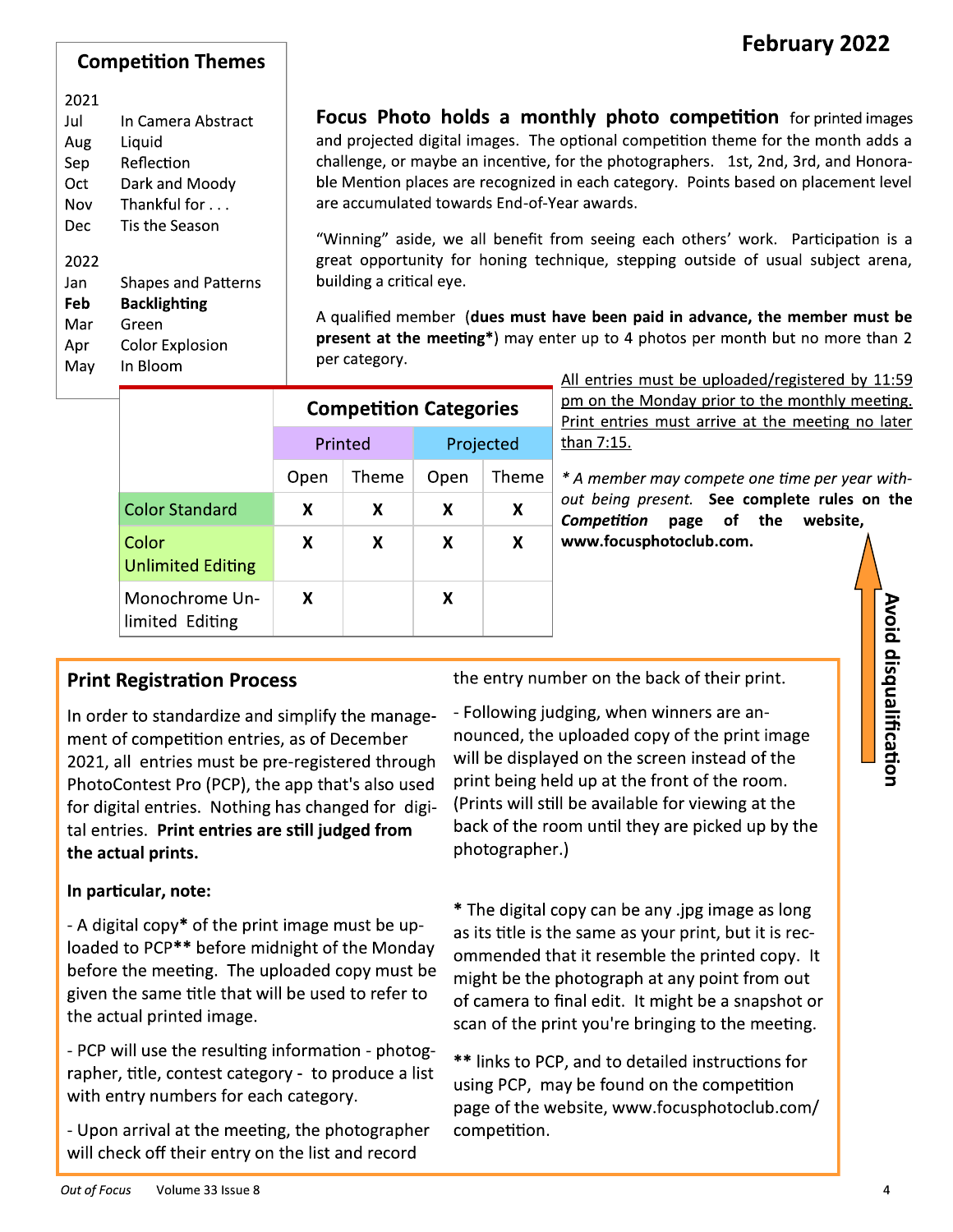#### January Printed Image Competition Results

|                                              |           | <b>January Printed Image Competition Results</b> |                 |
|----------------------------------------------|-----------|--------------------------------------------------|-----------------|
| <b>THEME, Shapes and Patterns</b>            |           | <b>OPEN</b>                                      |                 |
| <b>Printed Color Standard Theme</b>          |           | <b>Printed Color Standard Open</b>               |                 |
| Louise Haws<br><b>Building in Patterns</b>   | 1st       | Stephen Goldberg/Hey-we're still sleeping        | 1st             |
| Ned Pennock<br><b>Tango Rose</b>             |           | Ned Pennock<br>Sparrow                           | 2 <sub>nd</sub> |
| <b>Harrisburg Arches</b><br>Ted R. Allison   | 2nd       | Ted R. Allison<br>Niagara Mist                   | 3rd             |
| Steps & Shadows<br>Stan Rohrer               | 3rd       | Ted R. Allison<br>Squawk                         |                 |
| Port Colbourn Bridge<br>Ted R. Allison       | <b>HM</b> | Stephen Goldberg/Lost in Time                    |                 |
| <b>Printed Color Unlimited Editing Theme</b> |           | <b>Printed Color Unlimited Editing Open</b>      |                 |
| <b>Gourds of Patterns</b><br>Louise Haws     | 1st       | Snowy in the Snow<br>Louise Haws                 | 1st             |
| Ned Pennock<br>Wolves Gone Wild              | 2nd       | Stephen Goldberg/Waiting for Goldilocks          | 2nd             |
| Stan Rohrer<br>Color tunnel                  | 3rd       | Stephen Goldberg/Following the Leader            | 3rd             |
| Stan Rohrer<br><b>Window Reflection</b>      | <b>HM</b> |                                                  |                 |
|                                              |           |                                                  |                 |
|                                              |           | Louise Haws<br>Hawk Sitting Up High              | 1st             |
|                                              |           | Lookout Dayton<br>Stan Rohrer                    | 2nd             |
|                                              |           |                                                  |                 |
|                                              |           | <b>Printed Monochrome Unlimited Editing Open</b> |                 |

#### January Projected Image Competition Results

|                 |                           | January Projected Image Competition Results   |                 |               |                                                |
|-----------------|---------------------------|-----------------------------------------------|-----------------|---------------|------------------------------------------------|
|                 |                           | <b>OPEN</b>                                   |                 |               | <b>THEME, Shapes and Patterns</b>              |
|                 |                           | <b>Projected Color Standard Open</b>          |                 |               | <b>Projected Color Standard Theme</b>          |
| 1st             | Joann Jozwiak             | Clubtail Dragonfly                            | 1st             | Scott Young   | <b>Puddles of Linear Spheres</b>               |
| 2nd             | Lynn Milenkevich/Red Rose |                                               | 2 <sub>nd</sub> | Linda Daegele | <b>Pick Your Pattern</b>                       |
| 3rd             | Crystal Allen             | Daytona Lighthouse                            |                 | Kathy Moore   | I'm Lit                                        |
|                 | George Sucich             | Albany                                        |                 | Scott Young   | Another Egg                                    |
|                 | <b>Scott Young</b>        | All Hitched Up and No Place to Go             | 3rd             | Holly Smith   | Vertigo                                        |
|                 | Scott Young               | TOO HOT to Play!                              | HM              | Linda Daegele | Dance of the Plungers                          |
| HМ              | Crystal Allen             | Who Knew?                                     |                 | Holly Smith   | Big Mac                                        |
|                 | Joann Jozwiak             | Angry Bird                                    |                 |               |                                                |
|                 |                           |                                               |                 |               |                                                |
|                 |                           | <b>Projected Color Unlimited Editing Open</b> |                 |               | <b>Projected Color Unlimited Editing Theme</b> |
| 1st             | Kathy Moore               | I'm Horny                                     | 1st             | Susan Willin  | Crazy Horse                                    |
| 2 <sub>nd</sub> | Susan Willin              | Christmas Spirit                              | 2nd             | Linda Daegele | Garden of Glass                                |
| 3rd             | <b>Tod Brining</b>        | Vintage Speed-1966 Lola T70                   |                 | Kathy Moore   | <b>Jellies</b>                                 |
|                 | Joann Jozwiak             | <b>Foggy Morning</b>                          | 3rd             | Crystal Allen | Ponce Stairwell                                |
|                 | Susan Willin              | <b>Fun Sunflower</b>                          |                 | Crystal Allen | Sitting in Style                               |
| HM.             | George Sucich             | Macys                                         |                 | Ned Pennock   | From the Bottom of My Heart                    |
|                 |                           |                                               | <b>HM</b>       | Linda Daegele | <b>Emerald Window</b>                          |
|                 |                           |                                               |                 | Holly Smith   | Heart                                          |

Holly Smith<br>Susan Willin

January's Projected Image Results continued on page 6

Be My Valentine